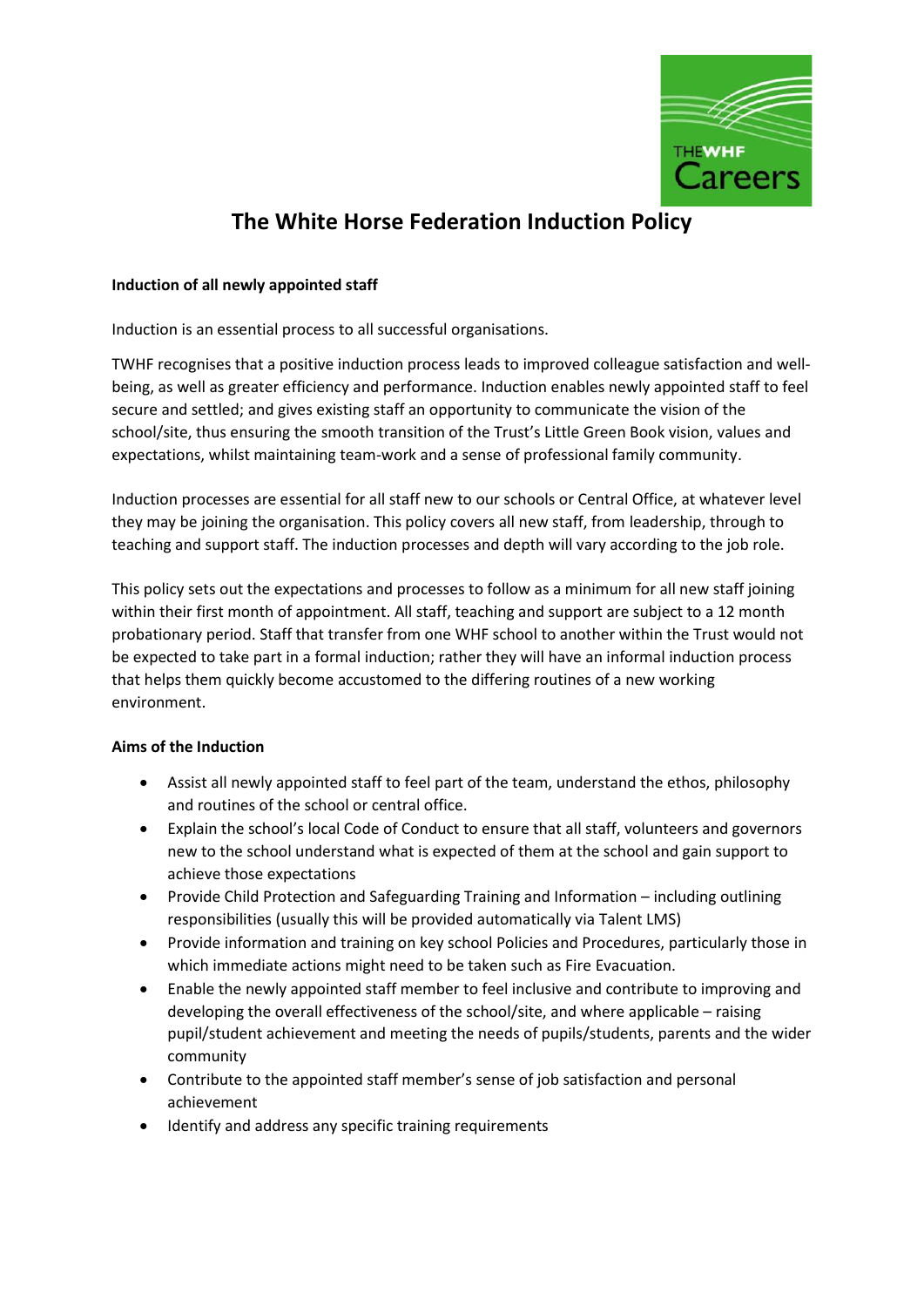

This policy also applies to trustees, members, volunteers and governors who will all receive a school specific, tailored induction which will include the necessary information, training, observation, and mentoring for the role in question where applicable.

The Induction for newly appointed staff operates under the direction of the Principal or Line Manager, with assistance from the Trust's relevant Hub HR team. Induction processes are there to help, guide and inform. Line Managers or Mentors (for NQTs and trainees) are responsible for monitoring the progress and professional development of newly appointed staff, guiding them, ensuring knowledge of whole school/site(s) issues and for organising the appropriate support meetings.

Training on Safeguarding Children and Child Protection will occur in every induction.

The Induction process will be cross- referenced to the NQT Induction requirements and probationary periods for support staff, as appropriate. Induction is an organic on-going and evolving process that realistically takes months.

The ethos of the site/school is that learning is a shared responsibility and there is an expectation that new members joining the team will be proactive in asking for information and help – however big or small.

#### **Initial Induction Meeting – Teaching Staff**

The Principal is responsible for Induction of new teachers, will meet with them on the visit day to commence Induction. This will continue once employment has commenced. Induction should be completed and signed off within the first four weeks of full employment with the form returned to HR on time by the date noted on the Induction form when issued to the line manager by HR.

#### **Initial Induction Meeting – Non Teaching Staff**

The Line Manager/Principal or designated Senior Leadership Team official will meet nonteaching/support staff on their first day of employment, when any questions will be answered. Each new member of staff will be allocated to a more experienced member of Support Staff where applicable, who will informally support and provide information about timetabling, routines and other day to day operational matters.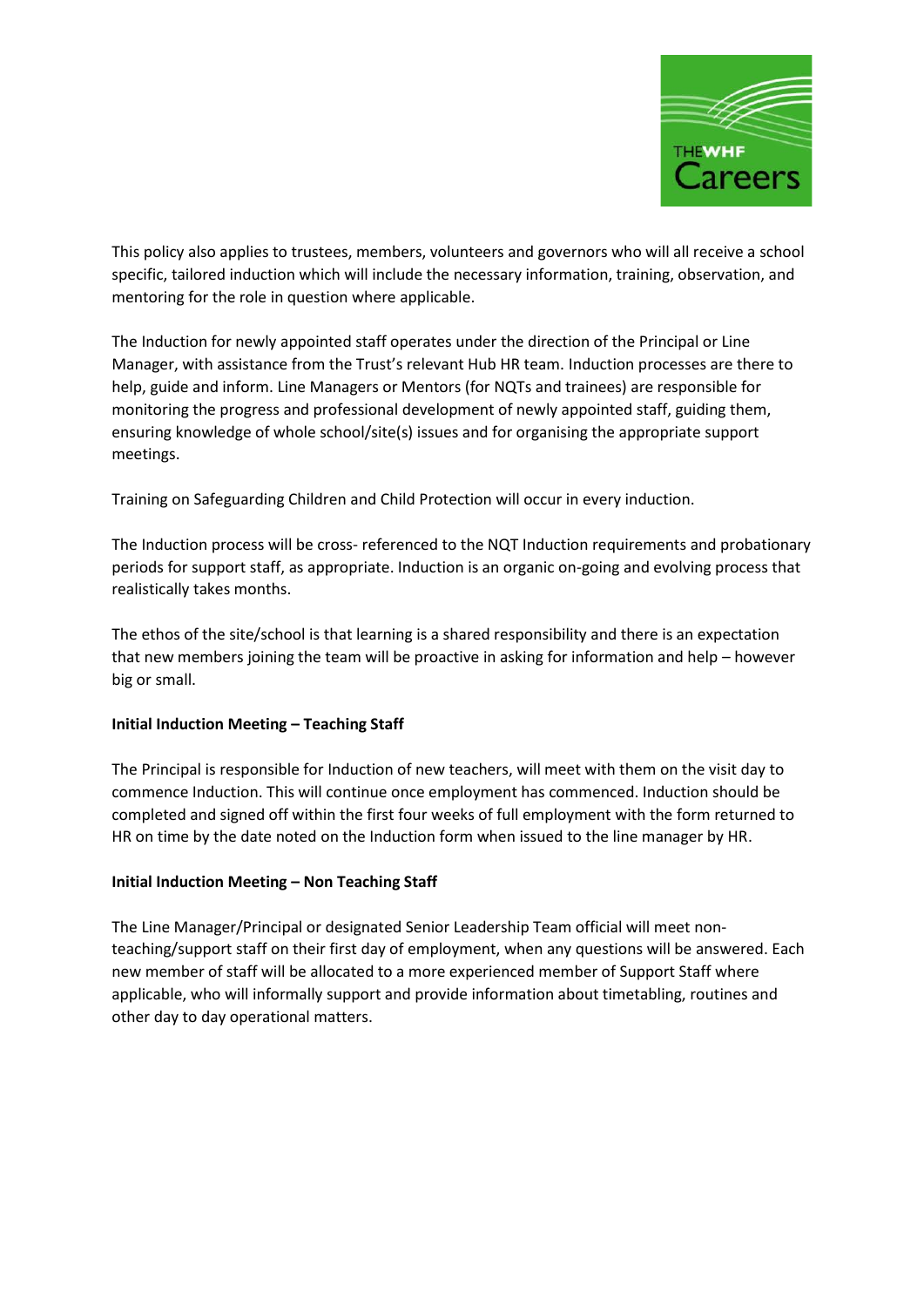

**The Induction should ideally cover the following where appropriate/possible (in addition to the HR induction checklist):**

#### **The school**

- Access to a map or plan
- Environment
- Student profile (Pupil Premium children, ethnicity, those on Education Health Care Plans Special Educational needs)
- Organisation
- Basic school routines, procedures and documents of use, (registration, marking policy, assessment, recording and reporting, duties, emergency procedures, Health and Safety)

#### **The staff**

- Staffing structures (Staff Handbook included in welcome email from HR but also accessible via Reward Gateway)
- Responsibilities (teaching and non-teaching staff)
- Lines of communication (i.e. to whom does the newly qualified teacher or any other teacher or support member of staff turn for help?)

#### **Pastoral Organisation**

- Behaviour Policy, including use of rewards and sanctions
- General principles of pupil care and guidance
- Assemblies
- Safeguarding and Child Protection Plans and Training

#### **Other school related parts of the Induction**

All teaching staff attend regular staff and curriculum meetings. Non-teaching staff attend where appropriate.

Head of, Team or Phase Leaders should, if at all practicable, meet new teachers before their job commences to discuss Curriculum policies and Schemes of work. They will also cover teacher assessment, record keeping and reporting to parents as appropriate throughout the year. The Assistant or Deputy Principal responsible for Inclusion will discuss the SEN/SEMH provision of/within the school with new teachers and support staff where appropriate.

The Principal, Assistant or Deputy Principal will discuss the ethos of the school, outlining extracurricular activities, cross-curricular events (Humanities and Arts events, enrichment) and special days such as those arranged to charity such as Red Nose and Comic Relief.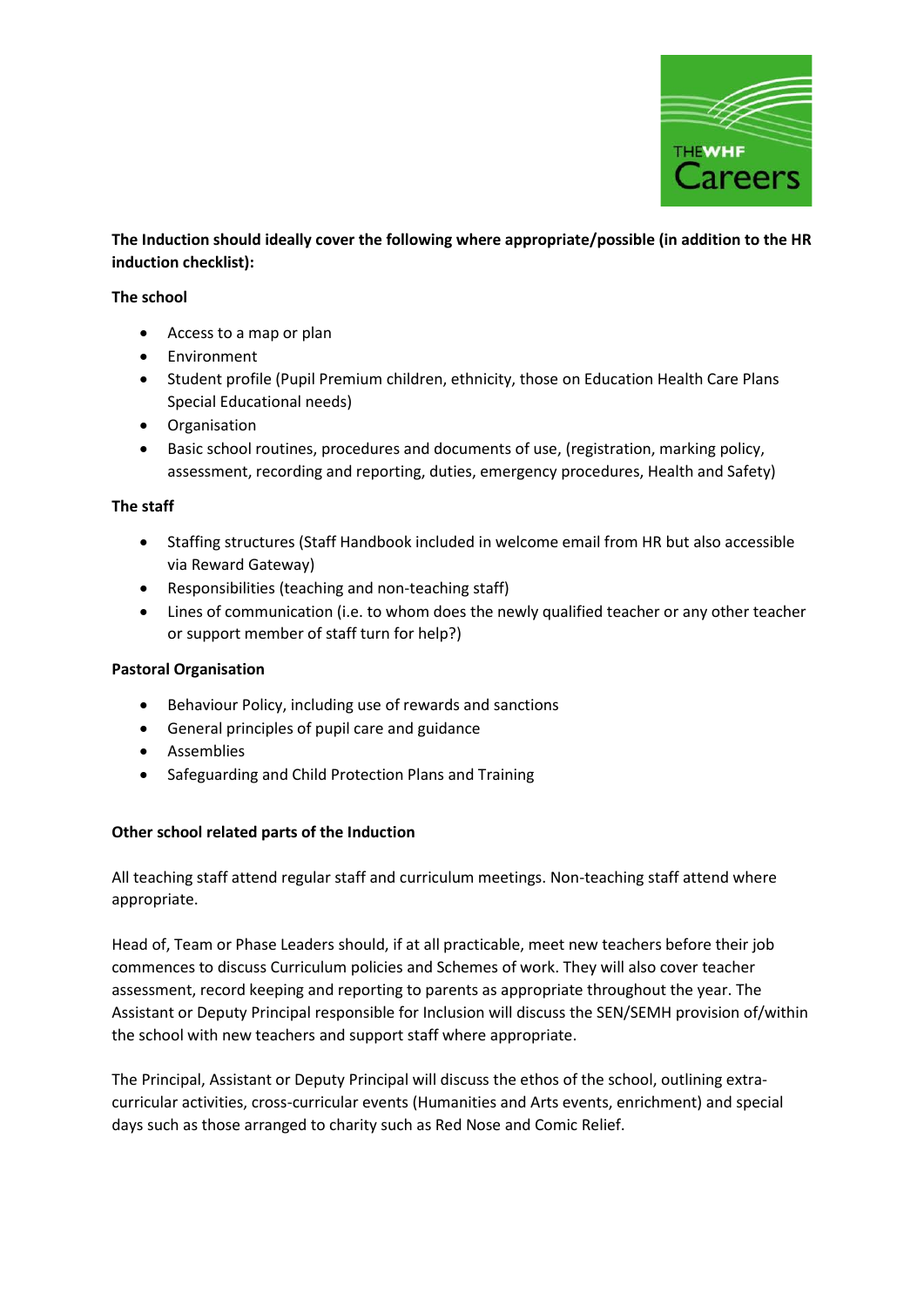

The Principal, Assistant or Deputy Principal responsible for Teaching and Learning (if applicable), will discuss curriculum organisation across the school, expectations in relation to classroom and public display, and assessment systems.

The above elements of the induction process are tailored individually for newly appointed teachers, depending on their previous experience and expertise.

Areas with which Team Leaders may support/help newly appointed teachers:

- Day to day organisation
- Class and school routines
- Classroom timetables
- Behaviour policy and routines, including awards and sanctions
- Short term plans
- Initial and long term plans
- Year group use of exercise books
- Marking and presentation for the school/year group
- Record keeping Scholar Pack
- Use of the photocopier
- Trips and visits
- Curriculum teams and wider-learning days/weeks
- Art exhibitions

#### **Board Members, Trustees & Governors**

Trustees and Governors are an important part of the Trust and need time to acquaint themselves with policies and other key documents. New Members, Trustees and Governors will be assigned a suitable fellow Member, Trustee or Governor as appropriate who will support them through their first months in term.

All new Members, Trustees and Governors will be provided with an Induction Checklist as appropriate to their local Governing body, or where a Member or Trustee joins, by the Central Office HR Recruitment Specialist.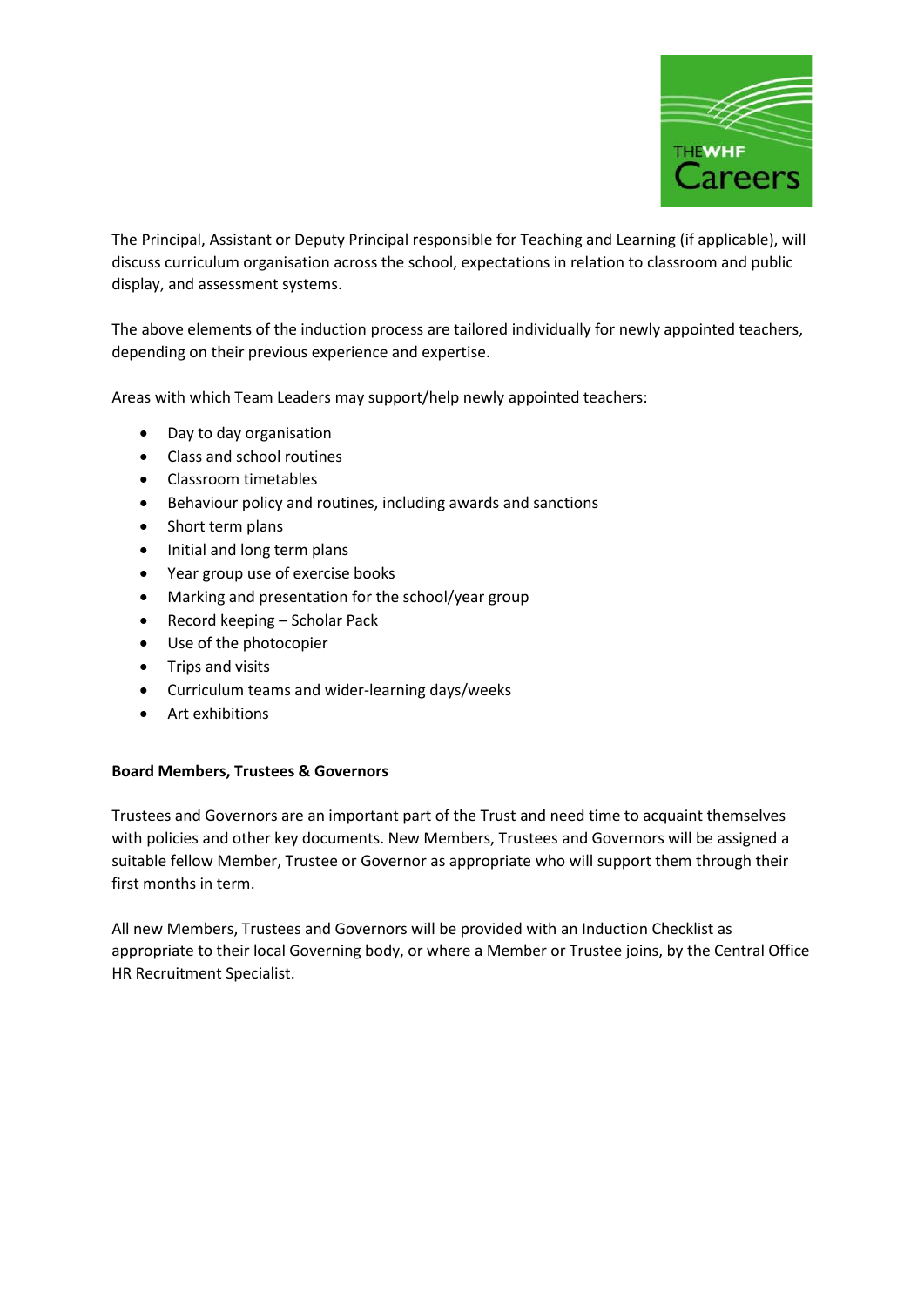

# **Appendix 1**

Induction resources for newly appointed staff. Many of the policies will be available on the relevant school's or WHF website and all new staff and governors will be directed there in the first instance:

## [www.thewhitehorsefederation.org.uk](http://www.thewhitehorsefederation.org.uk/)

## **Appendix 2 – Standard Teaching & Support Staff Induction Checklist**

# **Induction Checklist:**

| Name:                   |                                                                                          | <b>Role:</b>      |  |
|-------------------------|------------------------------------------------------------------------------------------|-------------------|--|
|                         |                                                                                          |                   |  |
| <b>Start Date &amp;</b> |                                                                                          | <b>Induction</b>  |  |
| Time:                   |                                                                                          | <b>Completion</b> |  |
|                         |                                                                                          | <b>Deadline:</b>  |  |
| Line Manager:           |                                                                                          | Site:             |  |
|                         |                                                                                          |                   |  |
|                         | Early Career Teachers (ECT) under the Early Careers Framework (ECF) require a mentor and |                   |  |
|                         | tutor whilst conducting their induction to the profession.                               |                   |  |
| <b>ECT Mentor</b>       |                                                                                          | <b>ECT Tutor</b>  |  |

*Welcome to The White Horse Federation.*

*This checklist will be used by you and your Line Manager to support your induction.*

*A mentor or colleague may be assigned to you to help you through your first few weeks of induction.*

| <b>First Day Checklist:</b>                                         |                                             |                          |                             |             |  |  |
|---------------------------------------------------------------------|---------------------------------------------|--------------------------|-----------------------------|-------------|--|--|
| <b>Task</b>                                                         | Who<br>take<br>you<br>through this<br>task? | will   Completed<br>Date | <b>Signed</b><br>colleague) | (conducting |  |  |
| Tour of school / site<br>(virtually or in person<br>where possible) |                                             |                          |                             |             |  |  |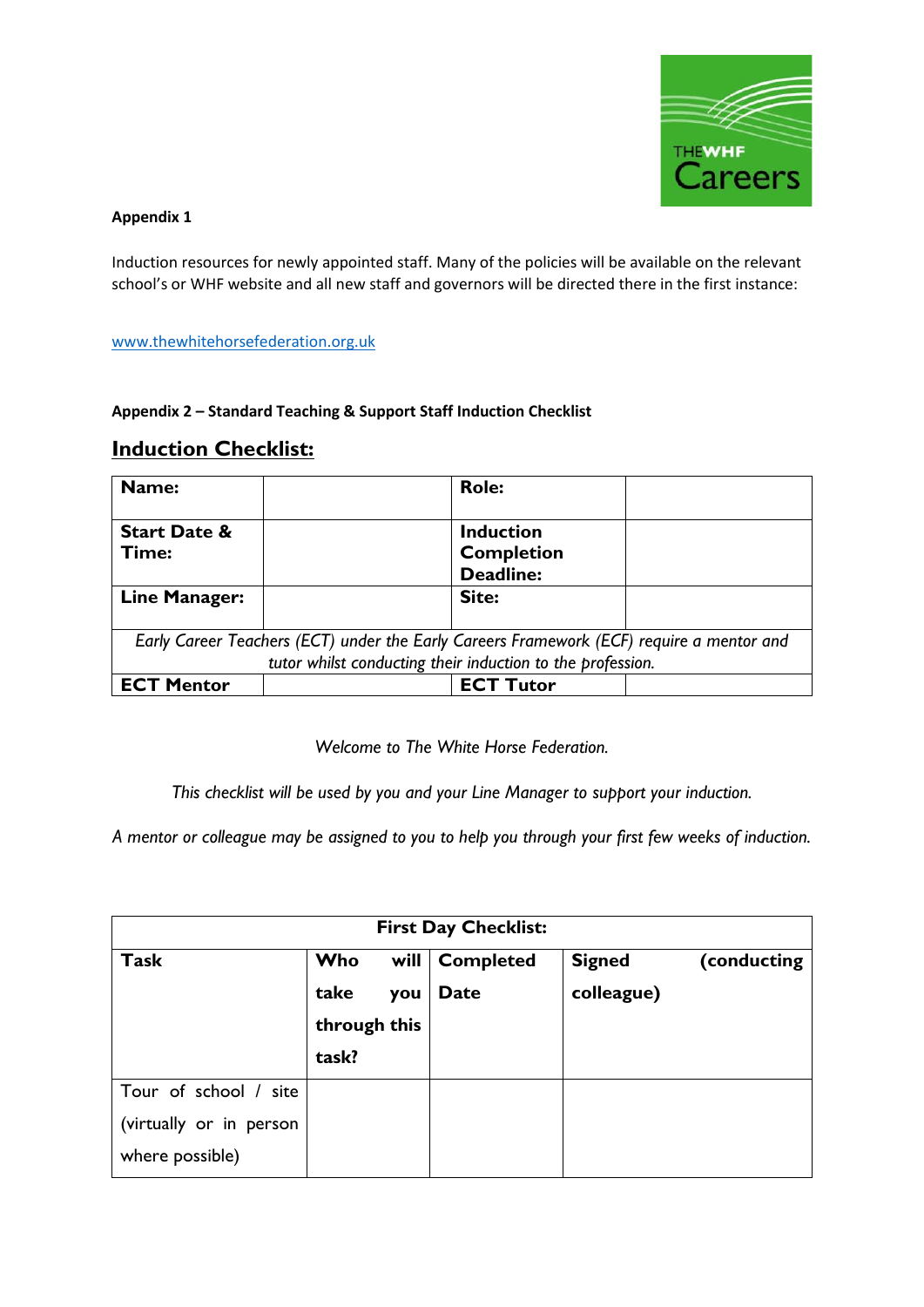

| Meet the team                                                                             |                                                                    |  |                               |  |                  |             |
|-------------------------------------------------------------------------------------------|--------------------------------------------------------------------|--|-------------------------------|--|------------------|-------------|
| <b>Essential contact list</b>                                                             |                                                                    |  |                               |  |                  |             |
| Email<br>logins<br>and                                                                    |                                                                    |  |                               |  |                  |             |
| received                                                                                  |                                                                    |  |                               |  |                  |             |
| Payslips - email and NI                                                                   | Your pay slips are sent to you direct via FS4S to your personal    |  |                               |  |                  |             |
| number as password                                                                        | email address unless stated otherwise. To open this, you will need |  |                               |  |                  |             |
|                                                                                           | your NI number to hand as this is your password to access it.      |  |                               |  |                  |             |
| Carefirst discussed as                                                                    |                                                                    |  |                               |  |                  |             |
| available to employees                                                                    |                                                                    |  |                               |  |                  |             |
| Lunch<br>time                                                                             |                                                                    |  |                               |  |                  |             |
| arrangements                                                                              |                                                                    |  |                               |  |                  |             |
| Rest room locations                                                                       |                                                                    |  |                               |  |                  |             |
| ID badges, door keys                                                                      |                                                                    |  |                               |  |                  |             |
| Severe weather                                                                            |                                                                    |  |                               |  |                  |             |
| arrangements (local)                                                                      |                                                                    |  |                               |  |                  |             |
| Absence reporting                                                                         |                                                                    |  |                               |  |                  |             |
|                                                                                           |                                                                    |  |                               |  |                  |             |
|                                                                                           |                                                                    |  | <b>Policies and Training:</b> |  |                  |             |
| Login details for Talent LMS will be sent direct to your WHF email address. Talent LMS is |                                                                    |  |                               |  |                  |             |
| our main training provider platform.                                                      |                                                                    |  |                               |  |                  |             |
| <b>First Week Policies Checklist:</b>                                                     |                                                                    |  |                               |  |                  |             |
|                                                                                           | Those marked * are mandatory for all roles                         |  |                               |  |                  |             |
| <b>Task</b>                                                                               | Requirement for   Contact                                          |  |                               |  | <b>Completed</b> | <b>Date</b> |
|                                                                                           | job                                                                |  |                               |  |                  |             |
| Standard procedures*:                                                                     |                                                                    |  |                               |  |                  |             |

- Fire safety

- Lockdown

Safeguarding Training\*

Safeguarding Policy\*

- Fire evacuation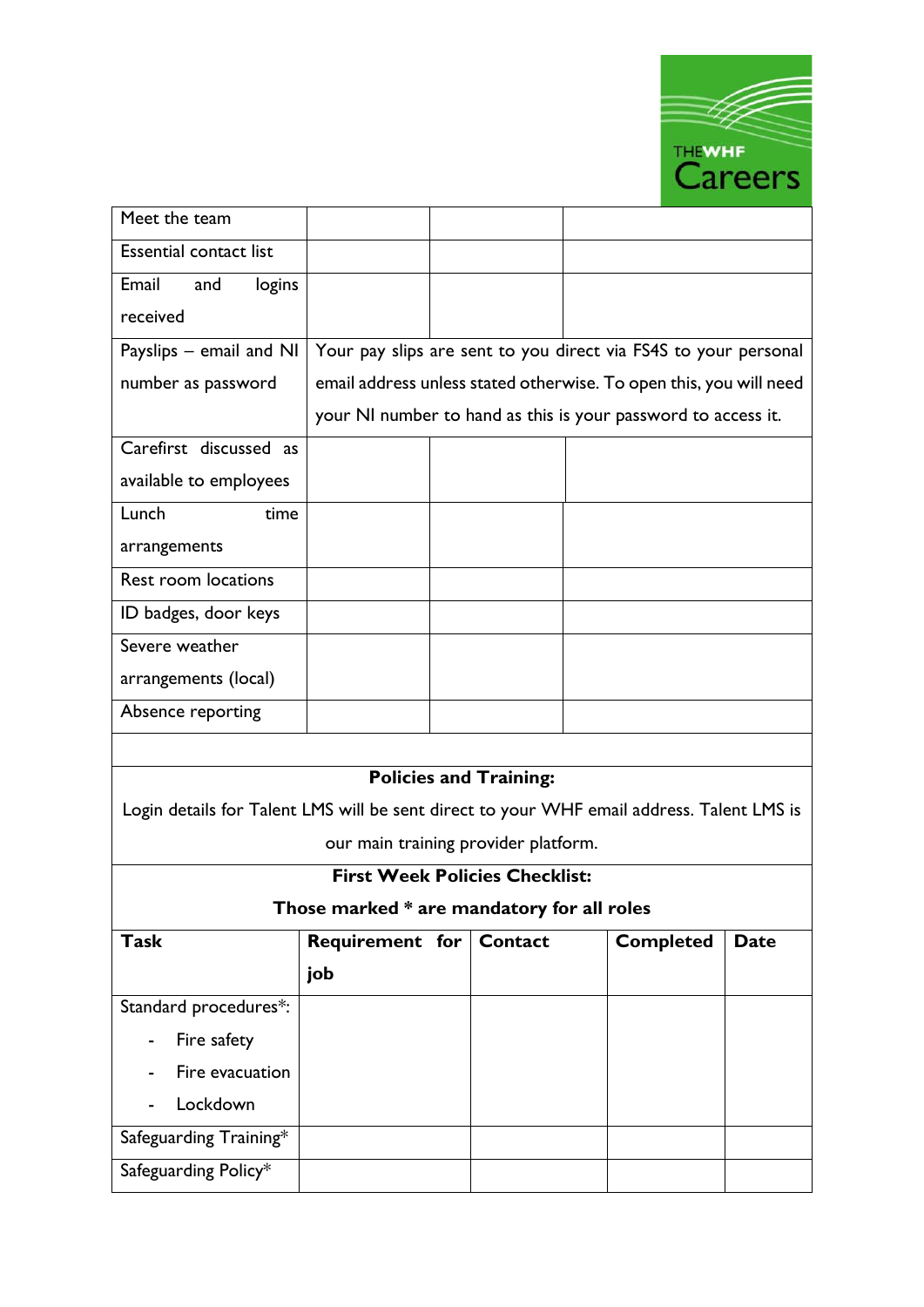|                                |                |                                        |             | <b>THEWHE</b> |                |
|--------------------------------|----------------|----------------------------------------|-------------|---------------|----------------|
|                                |                |                                        |             |               | <b>Careers</b> |
| Prevent Training*              |                |                                        |             |               |                |
| Code of Conduct*               |                |                                        |             |               |                |
| <b>Cyber Security</b>          |                |                                        |             |               |                |
| <b>GDPR</b>                    |                |                                        |             |               |                |
| <b>Specific</b><br><b>Role</b> |                |                                        |             |               |                |
| <b>Training</b>                |                |                                        |             |               |                |
| conducted<br>be<br>to          |                |                                        |             |               |                |
| (please manually enter         |                |                                        |             |               |                |
| below. E.g. Estates/Pupil      |                |                                        |             |               |                |
| Services related):             |                |                                        |             |               |                |
|                                |                |                                        |             |               |                |
|                                |                |                                        |             |               |                |
|                                |                |                                        |             |               |                |
|                                |                |                                        |             |               |                |
|                                |                |                                        |             |               |                |
|                                |                |                                        |             |               |                |
|                                |                |                                        |             |               |                |
| <b>Cleaners / MDSAs</b>        |                |                                        |             |               |                |
| <b>Specific Training:</b>      |                |                                        |             |               |                |
| Password                       |                |                                        |             |               |                |
| Management                     |                |                                        |             |               |                |
|                                |                |                                        |             |               |                |
| Phishing<br><b>Emails</b>      |                |                                        |             |               |                |
| Training                       |                |                                        |             |               |                |
|                                |                |                                        |             |               |                |
| Access<br>to<br>your           |                |                                        |             |               |                |
| Account                        |                |                                        |             |               |                |
|                                |                | <b>First Month Policies Checklist:</b> |             |               |                |
| <b>Task</b>                    |                |                                        |             |               |                |
|                                | <b>Contact</b> | <b>Completed</b>                       | <b>Date</b> |               |                |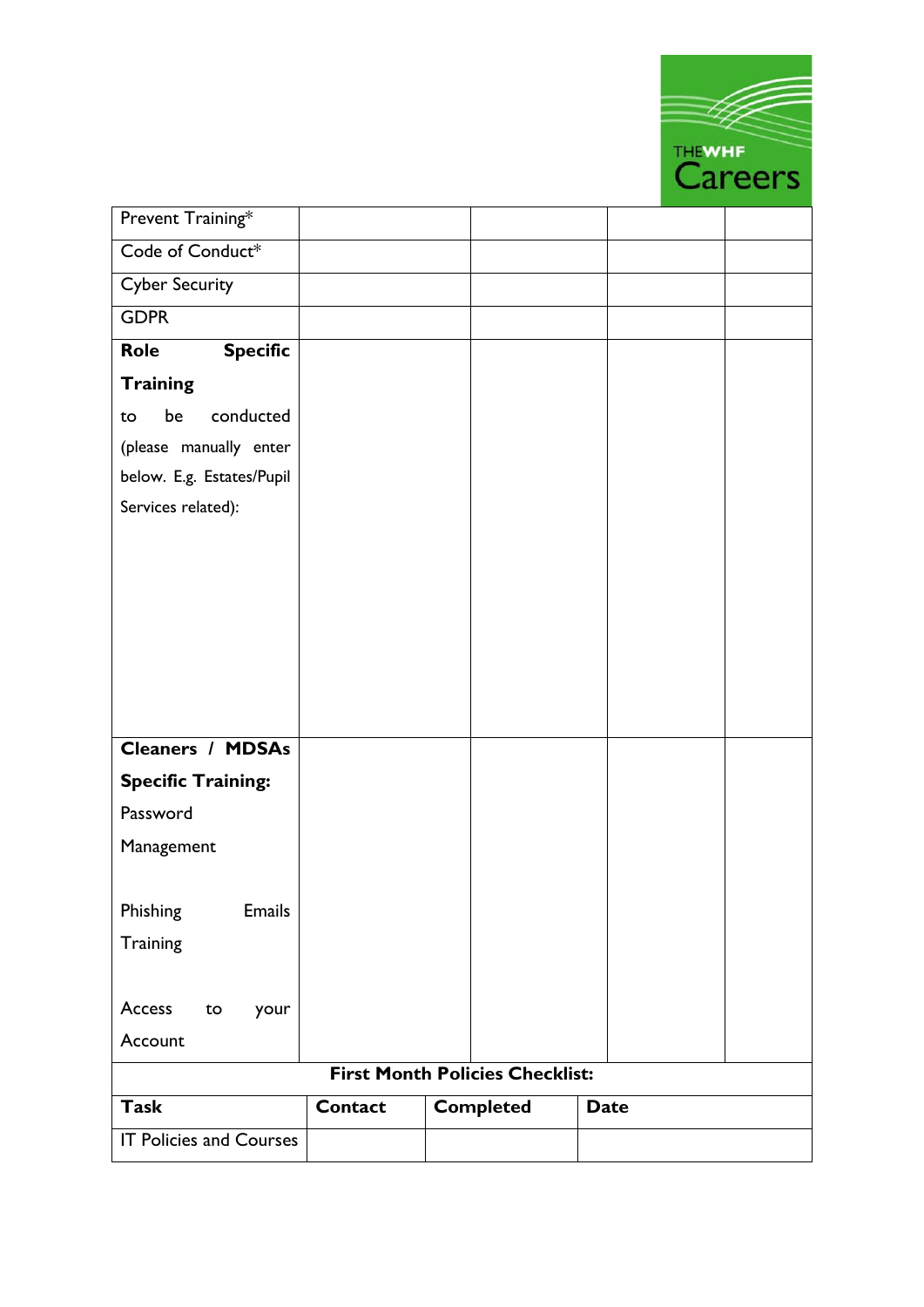

| Password Policy<br>$\bullet$ |  |  |
|------------------------------|--|--|
| Data Protection<br>$\bullet$ |  |  |
| Policy                       |  |  |
| Social<br>Media              |  |  |
| Staff policy                 |  |  |
| Acceptable Use<br>$\bullet$  |  |  |
| Agreements                   |  |  |
| &<br>eSafety<br>$\bullet$    |  |  |
| Online                       |  |  |
| Safeguarding                 |  |  |
| Mobile<br>phone<br>$\bullet$ |  |  |
| policy (if issued)           |  |  |
| Health<br>&<br>Safety        |  |  |
| Statement                    |  |  |
| Health<br>&<br>Safety        |  |  |
| Organisation                 |  |  |
| Read Wellbeing Policy        |  |  |

# Initial Induction Completed:

| Date                      |  |
|---------------------------|--|
| <b>Employee Signature</b> |  |
| Line Manager Signature    |  |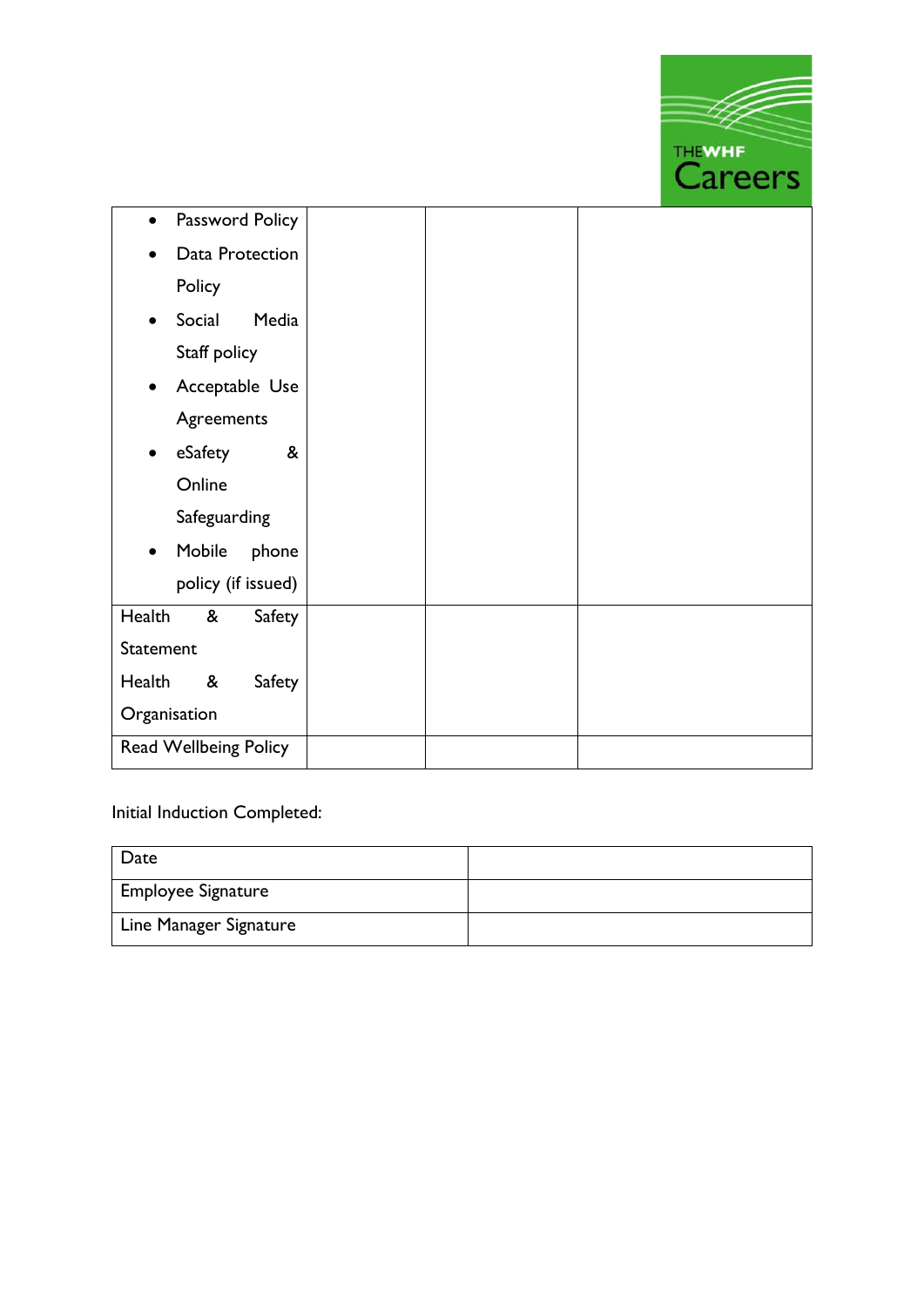

## Check Point:

It is important to us that you are welcomed, and progressively feel more and more at home and secure in your role, team and setting. We therefore have a "check point" to end your induction process to stop, breathe and ensure you have everything you need and are gaining comfort in your new post as a member of our Trust family. Please ensure the below is completed.

| Checkpoint I             |  |
|--------------------------|--|
| I month from start date  |  |
| Line Manager's signature |  |
| Employee's signature     |  |
| Date check completed:    |  |
| Comments on meeting:     |  |
|                          |  |
|                          |  |
|                          |  |
|                          |  |
|                          |  |
|                          |  |
|                          |  |

#### *Completed Induction process issued and received for closure (HR use only):*

| - |  |
|---|--|
|   |  |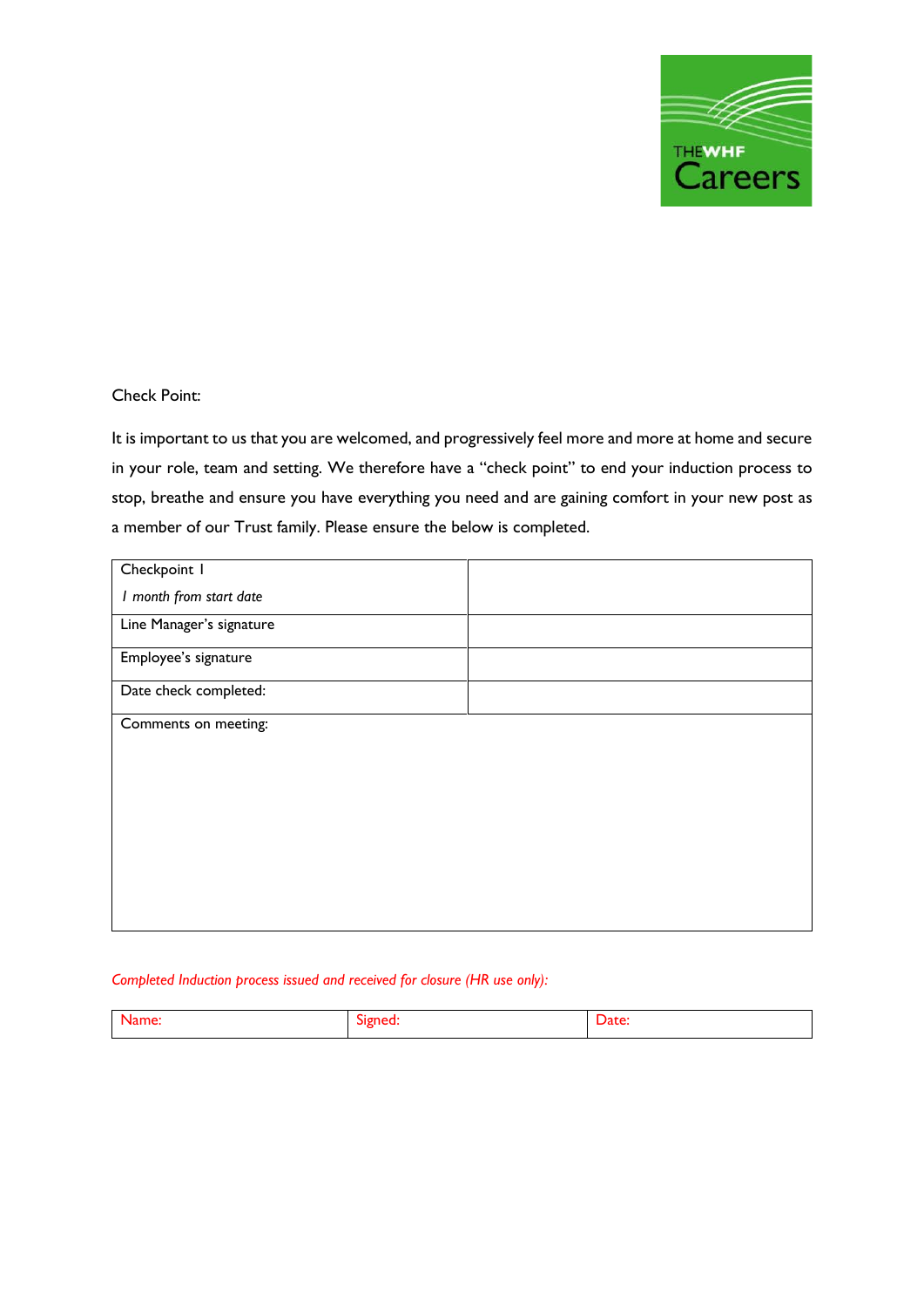

**Appendix 3 – Principals Induction Checklist**

# **Induction Checklist - Principals:**

| Name:         | Role:      |  |
|---------------|------------|--|
| Start Date &  | Induction  |  |
| Time:         | Completion |  |
|               | Deadline:  |  |
| Line Manager: | Site:      |  |
|               |            |  |

*Welcome to The White Horse Federation.*

*This checklist will be used by you and your Line Manager to support your induction.*

*A mentor or colleague may be assigned to you to help you through your first few weeks of induction.*

|                           | Post-acceptance tasks: ASAP where possible |      |                  |               |  |
|---------------------------|--------------------------------------------|------|------------------|---------------|--|
| <b>Task</b>               | Who                                        | will | <b>Completed</b> | <b>Signed</b> |  |
|                           | support                                    | you  | <b>Date</b>      | (conducting   |  |
|                           | through                                    | this |                  | colleague)    |  |
|                           | task?                                      |      |                  |               |  |
| Meet with key leaders     |                                            |      |                  |               |  |
| e.g.                      |                                            |      |                  |               |  |
| Diocese, Director of      |                                            |      |                  |               |  |
| education, Exec Director  |                                            |      |                  |               |  |
| or/and CEO to learn       |                                            |      |                  |               |  |
| the<br>school's<br>about  |                                            |      |                  |               |  |
| context and get strategic |                                            |      |                  |               |  |
| support                   |                                            |      |                  |               |  |
| Go<br>through Analyse     |                                            |      |                  |               |  |
| School<br>Performance     |                                            |      |                  |               |  |
| (ASP), FFT data (or       |                                            |      |                  |               |  |
| similar) and the school's |                                            |      |                  |               |  |
| last Ofsted report        |                                            |      |                  |               |  |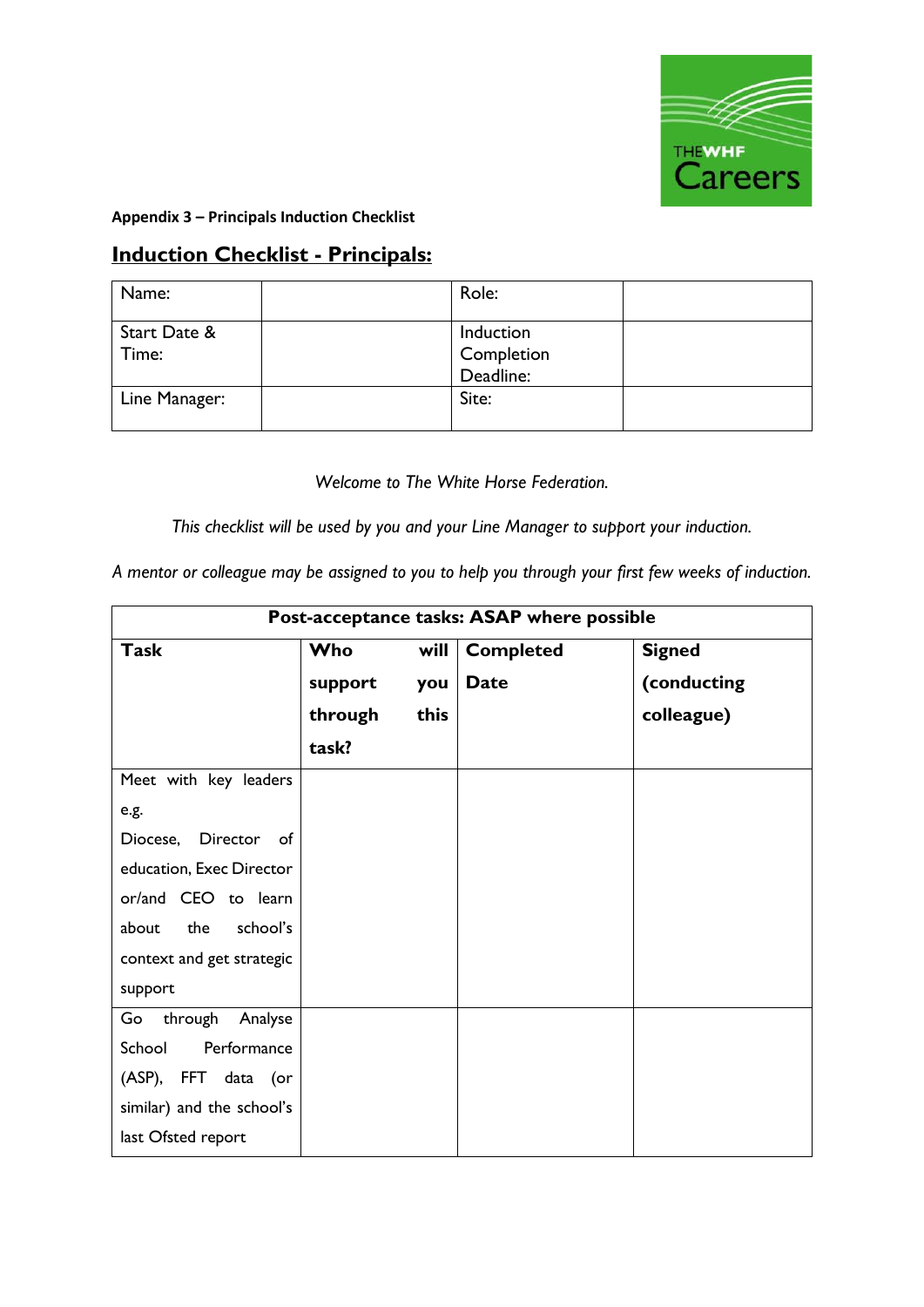THEWHE Talk through with the Deputy/Assist. Principal the school timetable, staffing structure and development plan. You may find it useful to also have the Chair of Governors at the meeting to ask questions Read the staff handbook, school policies and procedures Plan and organise the schedule of governors' meetings for the year with the Chair of Governors With the Chair of Governors, meet with the chairs of the governing body committees to set the pace and focus the teams Plan a meeting with the Chair of Governors to review the meeting schedule and the focus of the committees

# **2-3 weeks before start date**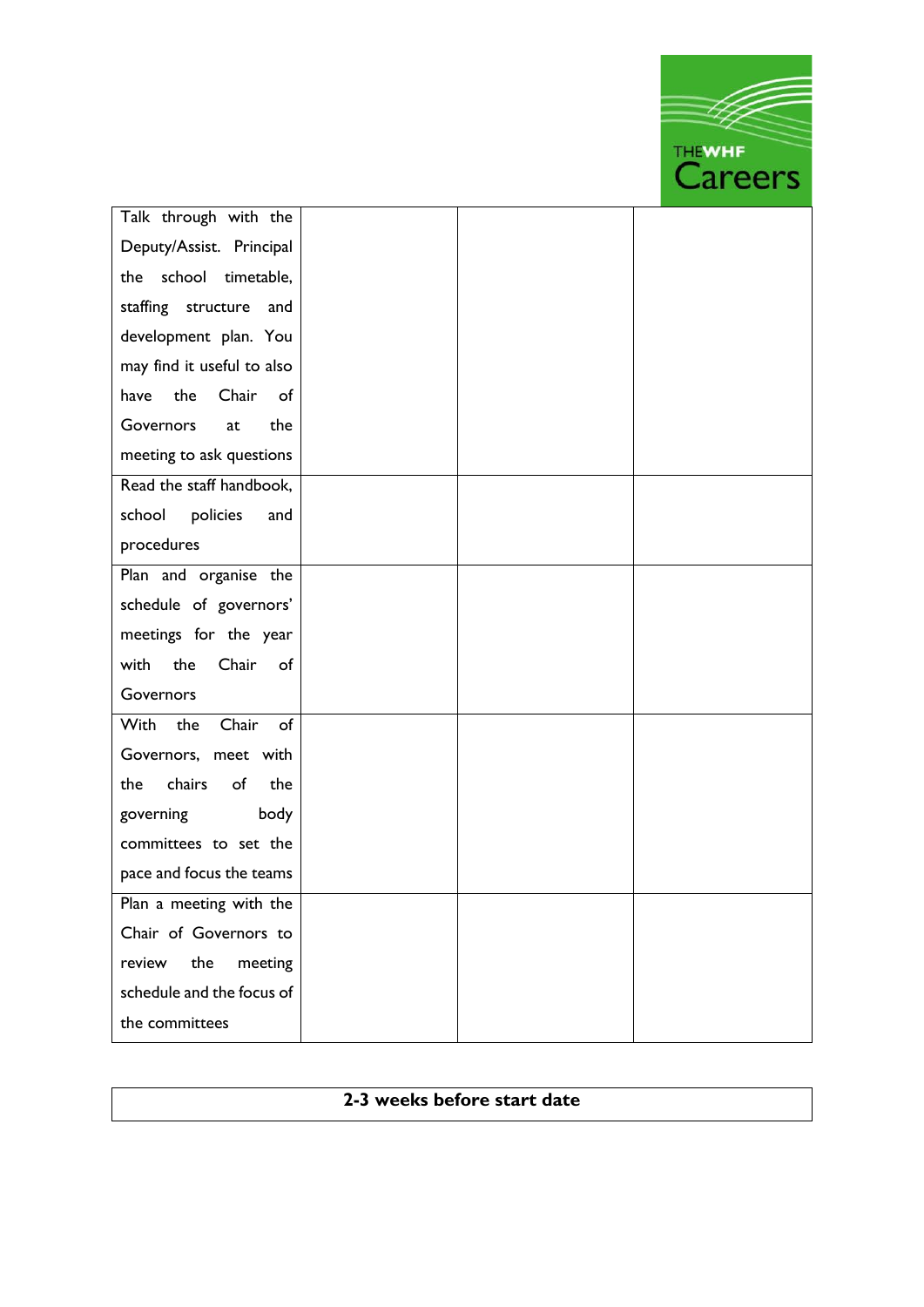

| <b>Task</b>                    | Who will support | <b>Completed</b> | <b>Signed</b> |
|--------------------------------|------------------|------------------|---------------|
|                                | you through this | <b>Date</b>      | (conducting   |
|                                | task?            |                  | colleague)    |
| <b>Book</b><br>quality<br>some |                  |                  |               |
| time, such as a lunch          |                  |                  |               |
| meeting with your PA           |                  |                  |               |
| or Exec Director to            |                  |                  |               |
| agree how you will             |                  |                  |               |
| work together, and the         |                  |                  |               |
| methods you will use           |                  |                  |               |
| to communicate. This           |                  |                  |               |
| could also be a good           |                  |                  |               |
| time to gather some            |                  |                  |               |
| informal feedback on           |                  |                  |               |
| strengths<br>the<br>and        |                  |                  |               |
| weaknesses<br>of<br>the        |                  |                  |               |
| school                         |                  |                  |               |
| Meet with the Estates          |                  |                  |               |
| Regional<br>and<br>team        |                  |                  |               |
| Manager, and ask for a         |                  |                  |               |
| disaster recovery plan         |                  |                  |               |
| the<br>of<br>in<br>event       |                  |                  |               |
| emergencies<br>and             |                  |                  |               |
| severe weather plan            |                  |                  |               |
| inc. general meet and          |                  |                  |               |
| greet and how the              |                  |                  |               |
| team support you from          |                  |                  |               |
| a MAT perspective              |                  |                  |               |
| Meet the Regional IT           |                  |                  |               |
| Manager for a meet and         |                  |                  |               |
| greet. Expectations and        |                  |                  |               |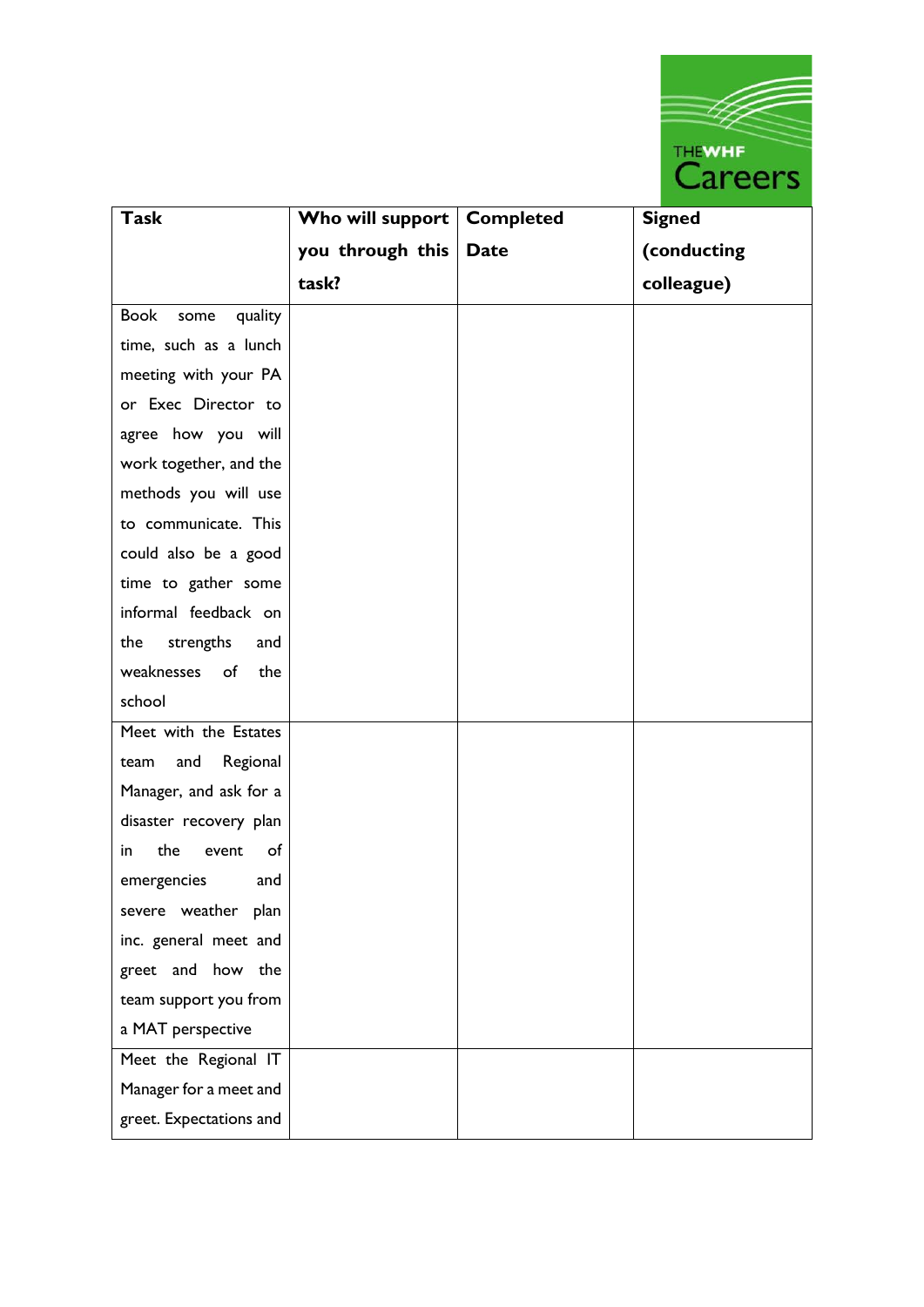THEWHE

| plans - how<br>they       |  |  |
|---------------------------|--|--|
| support you               |  |  |
| Meet<br>the<br>Regional   |  |  |
| Pupil/Student Services    |  |  |
| Manager for a meet and    |  |  |
| greet. Expectations and   |  |  |
| plans - how they          |  |  |
| support you               |  |  |
| Make<br>with<br>contact   |  |  |
| other local Principals    |  |  |
| to the Trust to arrange   |  |  |
| visits<br>possible<br>and |  |  |
| collaboration             |  |  |
| Under<br>direction<br>of  |  |  |
| Executive<br>your         |  |  |
| Director: Work with       |  |  |
| Marketing to contact      |  |  |
| local press and, along    |  |  |
| Chair of<br>with the      |  |  |
| Governors, offer to       |  |  |
| interview<br>give<br>an   |  |  |
| setting out the plans     |  |  |
| for the school            |  |  |
| all<br>Obtain<br>the      |  |  |
| passwords for<br>the      |  |  |
| systems you will need     |  |  |
| to use, and look at the   |  |  |
| <b>ICT</b><br>school's    |  |  |
| organisation and online   |  |  |
| resources for pupils,     |  |  |
| parents and staff         |  |  |
| Meet with the whole       |  |  |
| senior leadership team    |  |  |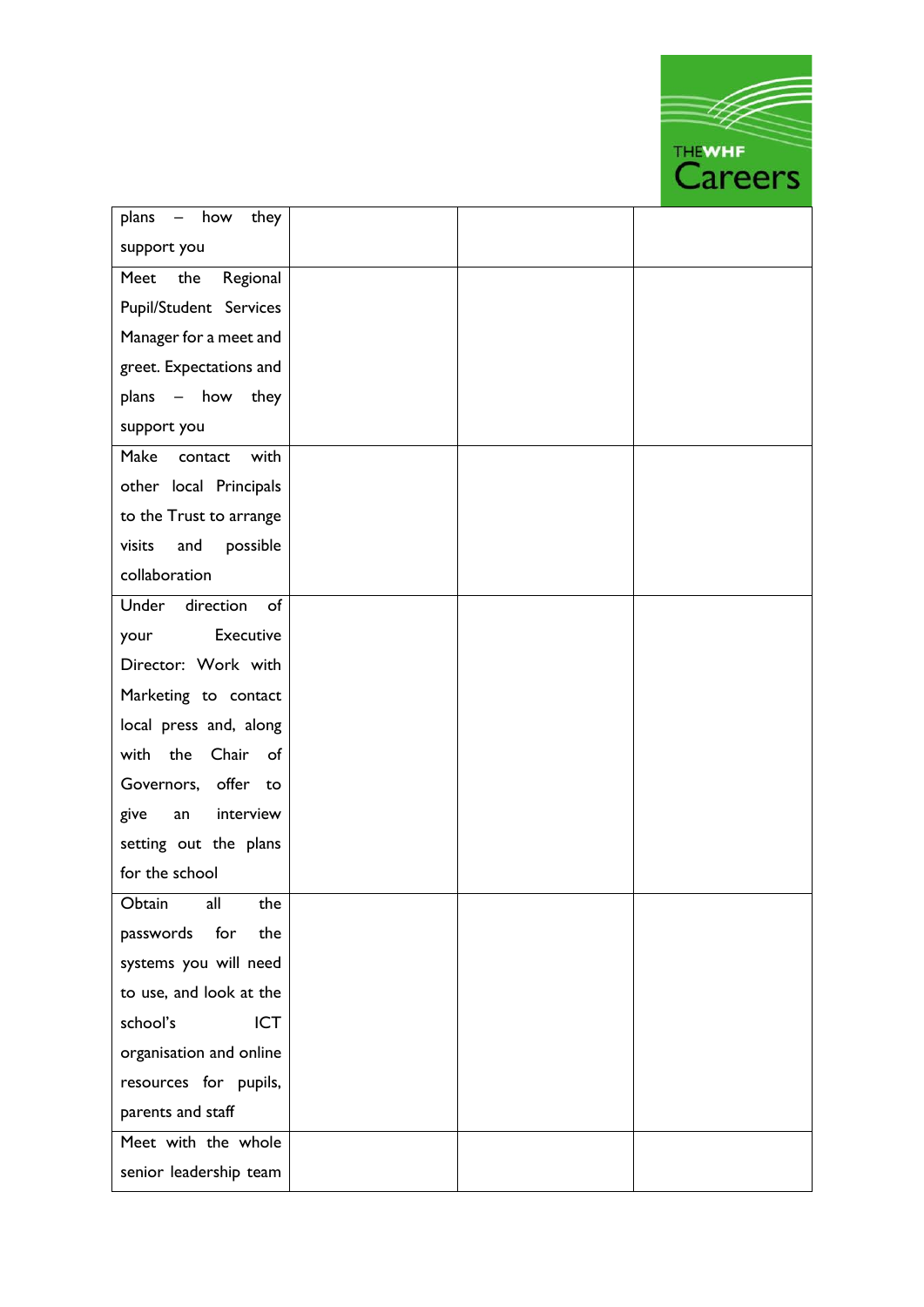THEWHE to plan the year's priorities and areas of focus Meet with Hub HR and Finance contacts to discuss resources, budget and any staffing issues and learn how they will support you from a MAT perspective Plan the schedule of departmental meetings, staff meetings and the INSET themes for the year Plan the first INSET day and delegate responsibilities for the different presentations to members of the senior leadership team. Ask to look over the presentations in advance Organise the first round of assemblies and plan your first presentation

| I week before start date |  |
|--------------------------|--|
|                          |  |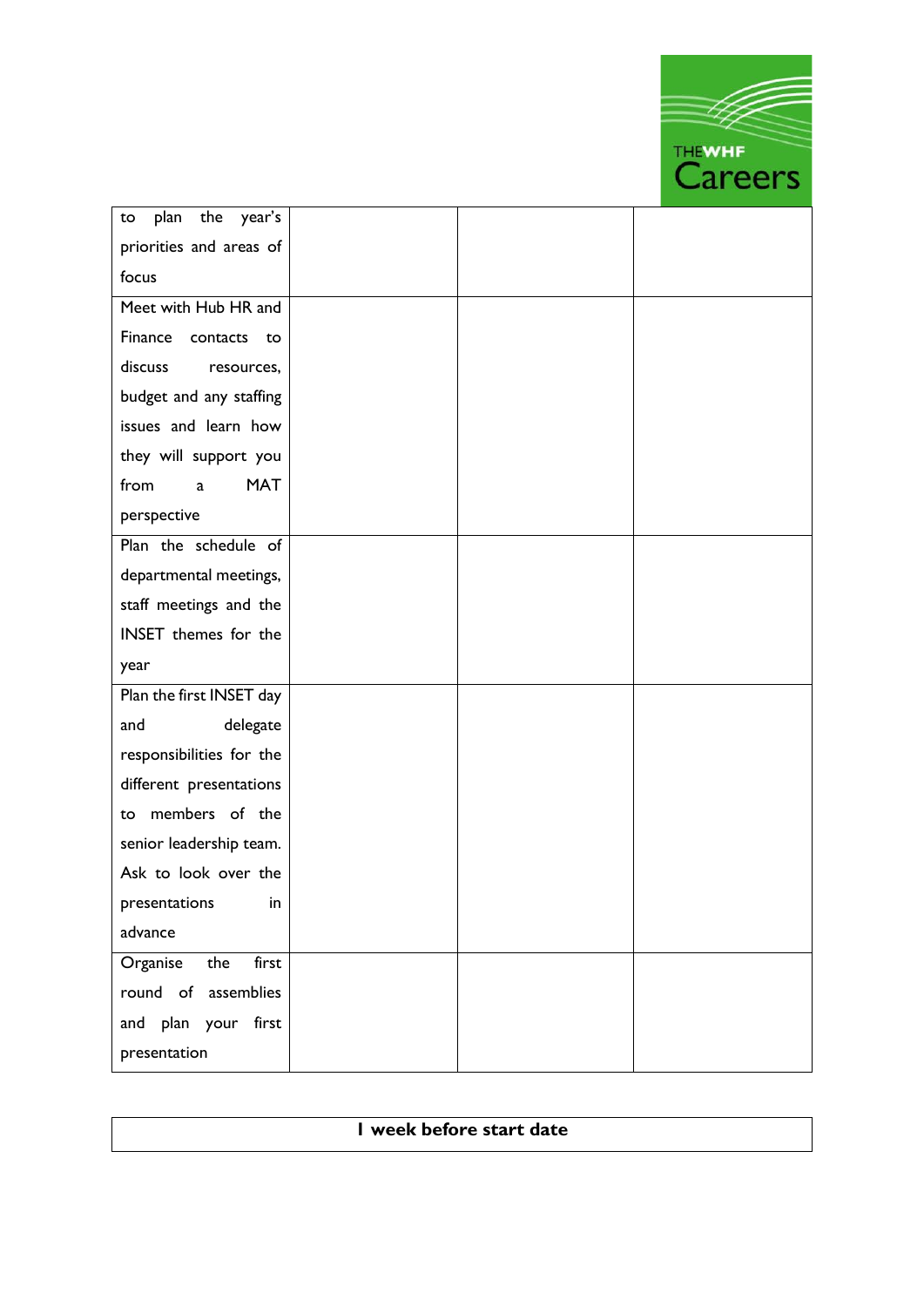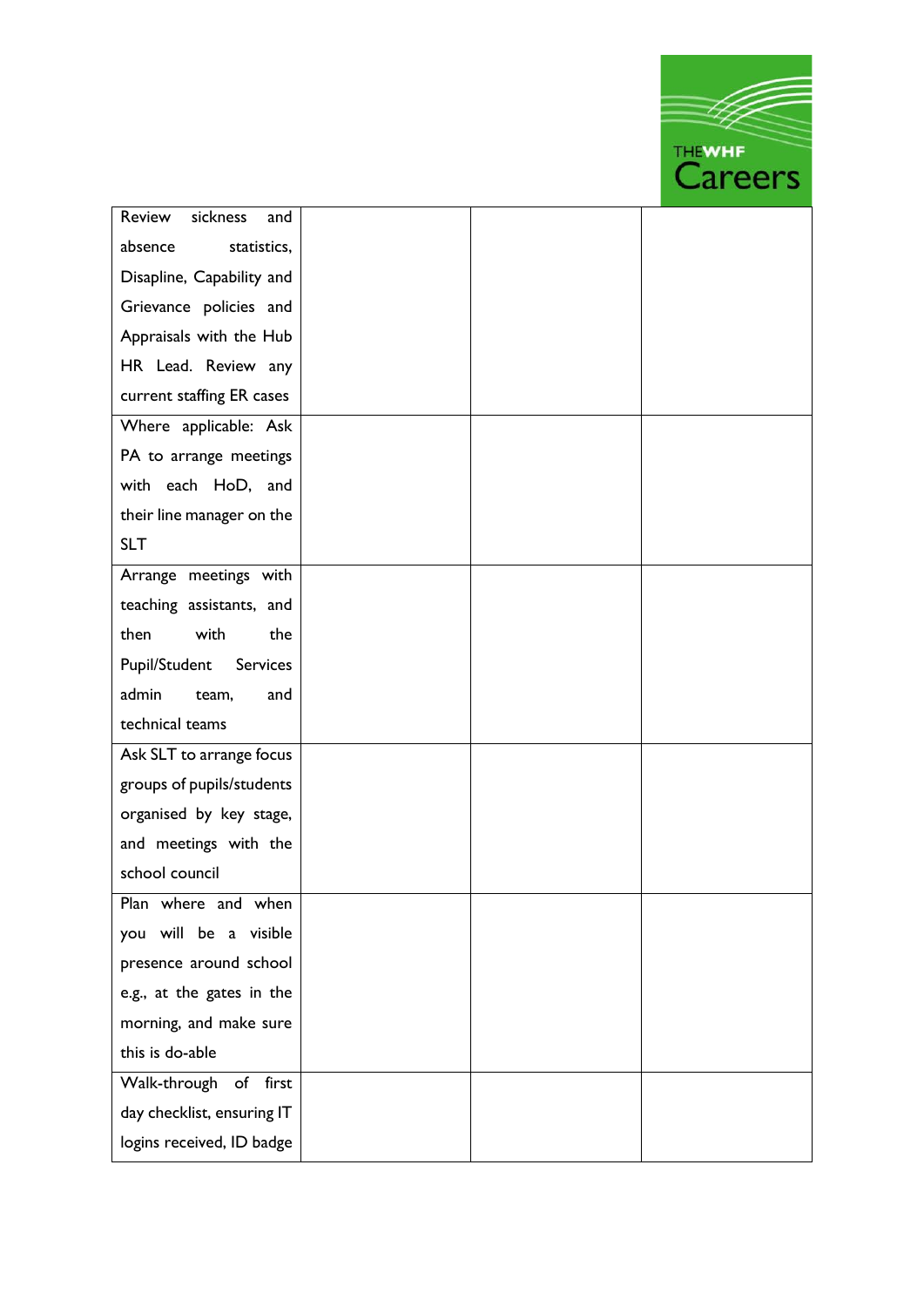

| and keys to building |  |  |
|----------------------|--|--|
| obtained etc         |  |  |

| <b>First Day Checklist:</b>                                                               |                  |                                                            |               |
|-------------------------------------------------------------------------------------------|------------------|------------------------------------------------------------|---------------|
| <b>Task</b>                                                                               | Who will take    | <b>Completed</b>                                           | <b>Signed</b> |
|                                                                                           | you through this | <b>Date</b>                                                | (conducting   |
|                                                                                           | task?            |                                                            | colleague)    |
| Email and logins received                                                                 |                  |                                                            |               |
| Payslips - email and NI number                                                            |                  | Your pay slips are sent to you direct via FS4S to your     |               |
| as password                                                                               |                  | personal email address unless stated otherwise. To open    |               |
|                                                                                           |                  | this, you will need your NI number to hand as this is your |               |
|                                                                                           |                  | password to access it. All upper case, no spaces           |               |
| Simply Health & Carefirst                                                                 |                  |                                                            |               |
| discussed<br>available<br>as<br>to                                                        |                  |                                                            |               |
| employees - Wellbeing Centre                                                              |                  |                                                            |               |
| on Reward Gateway                                                                         |                  |                                                            |               |
| Standard procedures:                                                                      |                  |                                                            |               |
| Fire safety                                                                               |                  |                                                            |               |
| Fire evacuation                                                                           |                  |                                                            |               |
| Lockdown                                                                                  |                  |                                                            |               |
| Delievered by iHasco via                                                                  |                  |                                                            |               |
| <b>Talent LMS</b>                                                                         |                  |                                                            |               |
|                                                                                           |                  |                                                            |               |
| <b>Policies and Training:</b>                                                             |                  |                                                            |               |
| Login details for Talent LMS will be sent direct to your WHF email address. Talent LMS is |                  |                                                            |               |
| our main training provider platform.                                                      |                  |                                                            |               |
| <b>Task</b>                                                                               | <b>Contact</b>   | <b>Completed</b>                                           | <b>Date</b>   |
| Safeguarding Training                                                                     |                  |                                                            |               |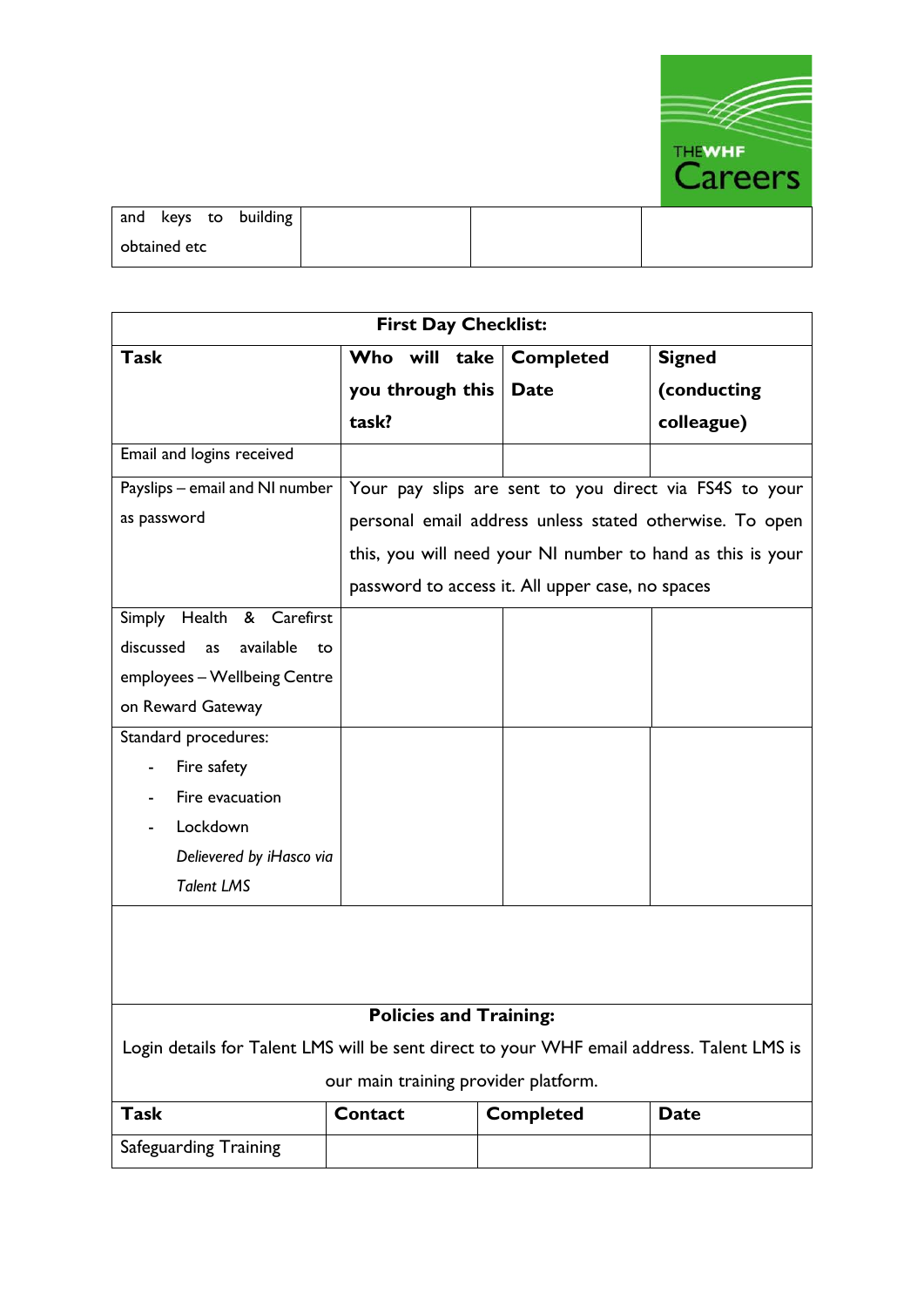

| Safeguarding Policy            |                                        |                  |             |
|--------------------------------|----------------------------------------|------------------|-------------|
| <b>Prevent Training</b>        |                                        |                  |             |
| Code of Conduct                |                                        |                  |             |
|                                |                                        |                  |             |
|                                | <b>First Month Policies Checklist:</b> |                  |             |
| <b>Task</b>                    | <b>Contact</b>                         | <b>Completed</b> | <b>Date</b> |
| <b>IT Policies</b>             |                                        |                  |             |
| Password Policy                |                                        |                  |             |
| Protection<br>Data             |                                        |                  |             |
| Policy                         |                                        |                  |             |
| Social Media<br>Staff          |                                        |                  |             |
| policy                         |                                        |                  |             |
| Acceptable<br>Use<br>$\bullet$ |                                        |                  |             |
| Agreement                      |                                        |                  |             |
| eSafety &<br>Online            |                                        |                  |             |
| Safeguarding                   |                                        |                  |             |
| Health & Safety Statement      |                                        |                  |             |
| Health<br>&<br>Safety          |                                        |                  |             |
| Organisation                   |                                        |                  |             |
| Read Wellbeing Policy          |                                        |                  |             |

# Initial Induction Completed:

| Date                      |  |
|---------------------------|--|
| <b>Employee Signature</b> |  |
| Line Manager Signature    |  |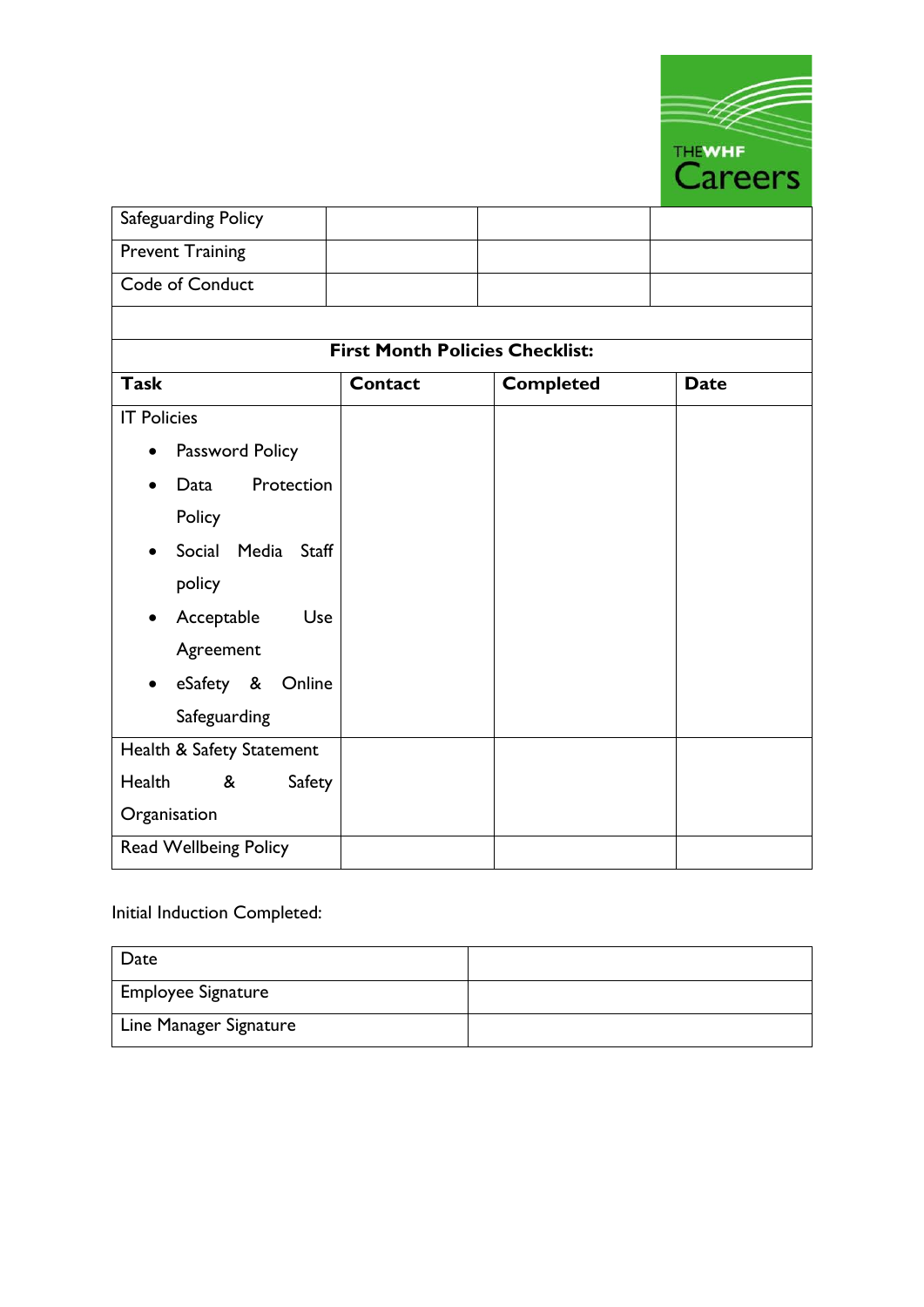

# **Teams**

The White Horse Federation staff store documents on a protected, cloud based platform called Teams. All user guides to using Teams i.e. how to use, store and open documents including how to book and make video calls are based on the link: [https://teams.whfit.org.uk](https://teams.whfit.org.uk/)

As a Leader of one of our schools, it is important to us that you know you have all the tools to hand including contacts that make up your team to support you in all aspects of your role.

| <b>Name</b> | <b>Job Tile</b> | <b>Email</b> | <b>Phone</b> | Role |
|-------------|-----------------|--------------|--------------|------|
|             | <b>HR</b><br>&  |              |              |      |
|             | Finance Lead    |              |              |      |
|             | Secondary's     |              |              |      |
|             | Director        |              |              |      |
|             | Regional        |              |              |      |
|             | <b>Business</b> |              |              |      |
|             | <b>Services</b> |              |              |      |
|             | Manager         |              |              |      |
|             | Regional        |              |              |      |
|             | <b>Estates</b>  |              |              |      |
|             | Manager         |              |              |      |
|             | IT<br>Regional  |              |              |      |
|             | Manager         |              |              |      |

# **Check Point**

It is important to us that you are welcomed, and progressively feel more and more at home and secure in your role, team and setting. We therefore have a "check point" within your induction process to stop, breath and ensure you have everything you need and are gaining comfort in your new post as a member of our Trust family.

| Checkpoint               |  |
|--------------------------|--|
| I month from start date  |  |
| Line Manager's signature |  |